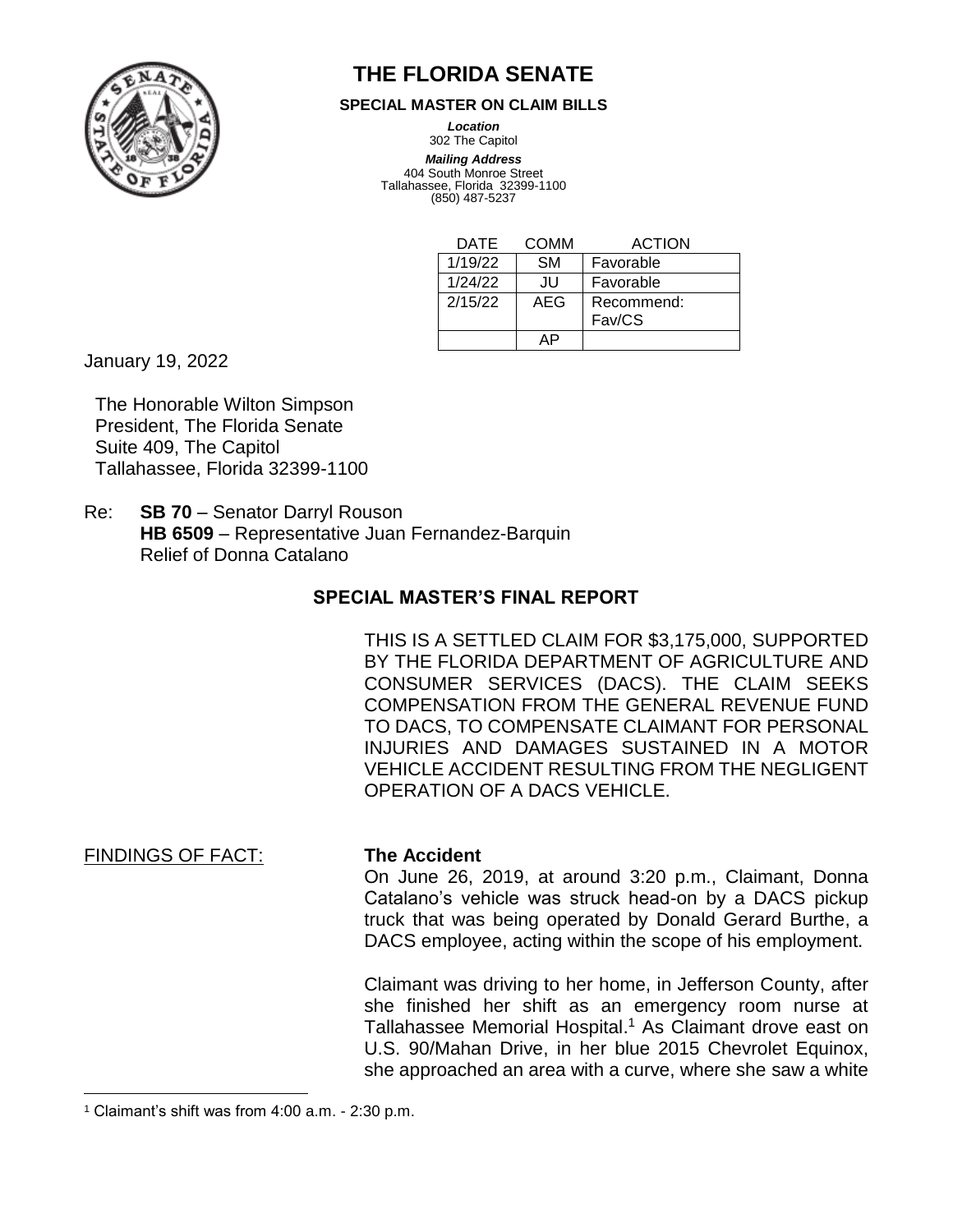vehicle drift across the center line and onto her side of the road.

According to the crash report, the weather was clear, it was daylight, and the road surface was dry. The extent of damage to both vehicles was described as disabling and both vehicles were towed. The vehicle that collided with Claimant was listed as owned by "Florida Department of Agricult [sic]," and driven by Donald Gerard Burthe. Both Claimant and the DACS employee are listed as having been wearing shoulder and lap belts. Both vehicles are listed as having had front airbags deploy. Both parties were transported to Tallahassee Memorial.

Prior to the collision, Claimant was traveling at the posted speed limit of 60 miles per hour. Claimant attempted to avert the collision by breaking and turning out of the way. Data downloaded from Claimant's vehicle shows that Claimant reduced her speed from 60 miles per hour down to 43 miles per hour.<sup>2</sup>

The DACS employee was driving above the posted speed limit of 60 miles per hour. Photographs of the DACS vehicle show that the speedometer froze at just under 70 miles per hour. An affidavit by professional engineer, G. Bryant Buchner, states that the speedometer was electrically powered. When the collision occurred, all electrical power in the vehicle was severed. As a result, the speedometer froze at the time of the collision, indicating that the vehicle was travelling above the posted speed limit at impact.

There was a car traveling in front of Claimant and a car traveling behind Claimant. The car in front of Claimant was driven by Jennifer Washington, with her daughter Teriana Robinson as a passenger. The driver, Washington, states in her deposition that she saw the DACS vehicle drifting into her lane and crossing over the yellow line<sup>3</sup> toward her, so she sped up to avoid a collision. Washington witnessed the collision through her rearview mirror and saw the vehicle hit Claimant head-on. The passenger, Robinson, states in her deposition that she saw a white truck going toward

<sup>2</sup> The data downloaded from Claimant's vehicle was memorialized in an affidavit by G. Bryant Buchner, a professional engineer, recognized in the state of Florida.

<sup>&</sup>lt;sup>3</sup> Photos of the crash scene and the diagram below reflect that the yellow line mentioned in Teriana Robinson's deposition was actually a set of two solid yellow lines (Exhibit G).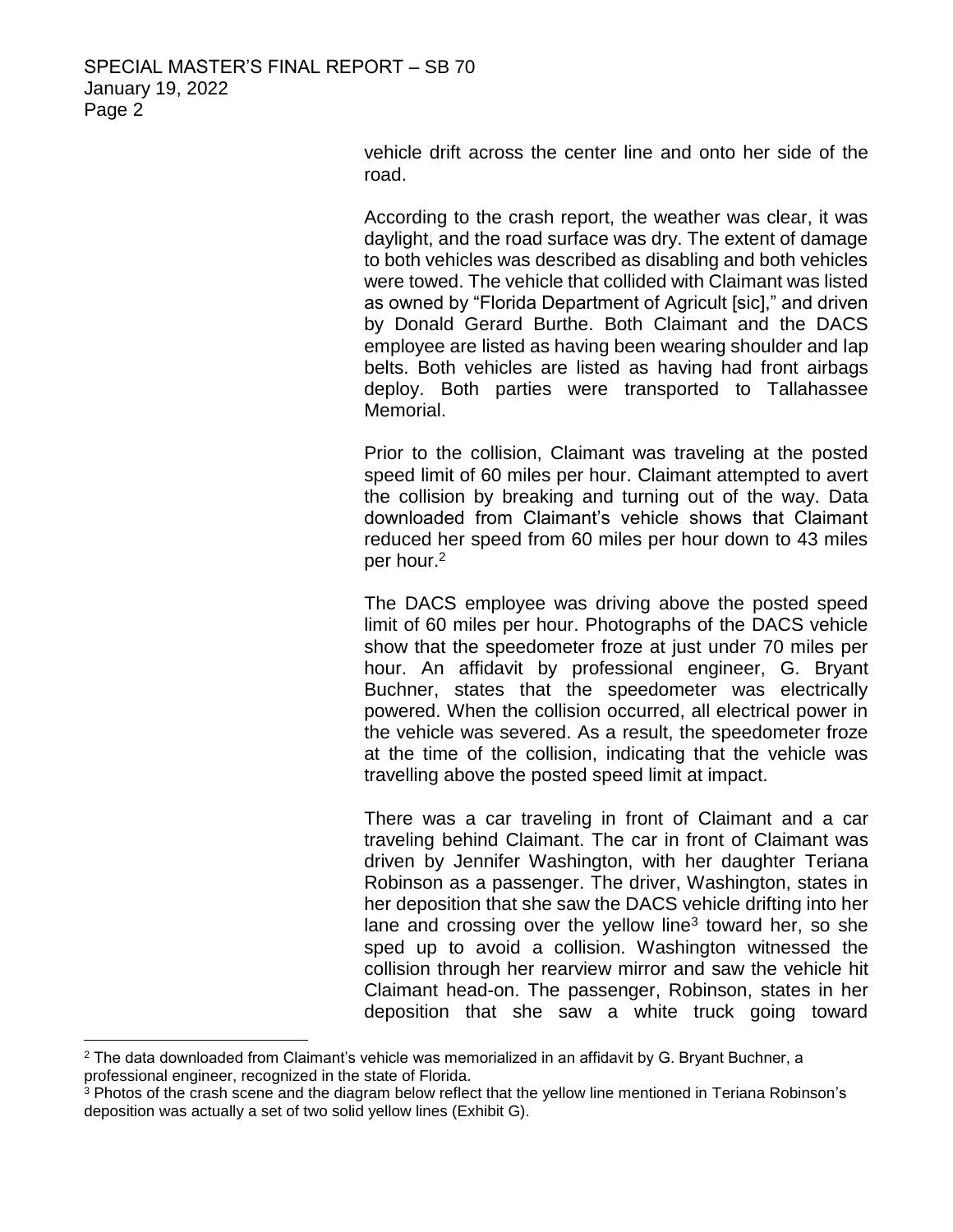> Tallahassee and coming into their lane of travel, so Washington slightly swerved off of the road to keep the DACS vehicle from hitting them. Robinson states that she also witnessed the DACS truck hitting the blue car behind them, through the rearview mirror, causing both vehicles to flip in opposite directions.

> The car behind Claimant was driven by Marian Simmons. She states in her deposition that she saw a white pickup truck with the driver's side wheels over the center line. She slowed down and saw the truck hit Claimant head-on.

> The responding Florida Highway Patrol Trooper, N.A. Hagedorn, confirmed in his crash report:

> > The [DACS vehicle] failed to maintain his lane of travel and crossed the centerline onto the eastbound lane and into the path of [Claimant's vehicle]. [Claimant's vehicle] was unable to react in time to avoid a collision with [the DACS vehicle]. [The DACS vehicle's] front left struck the front left of [Claimant's vehicle]. After the [DACS vehicle] struck [Claimant's vehicle], [the DACS vehicle] began to overturn where it came to rest on the eastbound lanes on its right side, partially on its roof. [Claimant's vehicle] traveled onto the south shoulder where it overturned before coming to rest. [The DACS vehicle] came to final rest between the centerline and eastbound lane of Mahan Drive facing east on its right side, partially on its roof. [Claimant's vehicle] came to final rest facing west on the south shoulder of Mahan Drive.<sup>4</sup>

The DACS Employee was cited for violating s. 316.089, F.S., relating to driving on roadways laned for traffic.<sup>5</sup>

 $\overline{a}$ <sup>4</sup> Trooper N.A. Hagedorn, Florida Highway Patrol Crash Report (Jun 26, 2019) (Exhibit A).

<sup>&</sup>lt;sup>5</sup> "A vehicle shall be driven as nearly as practicable entirely within a single lane and shall not be moved from such lane until the driver has first ascertained that such movement can be made with safety." Section 316.089 (1), F.S.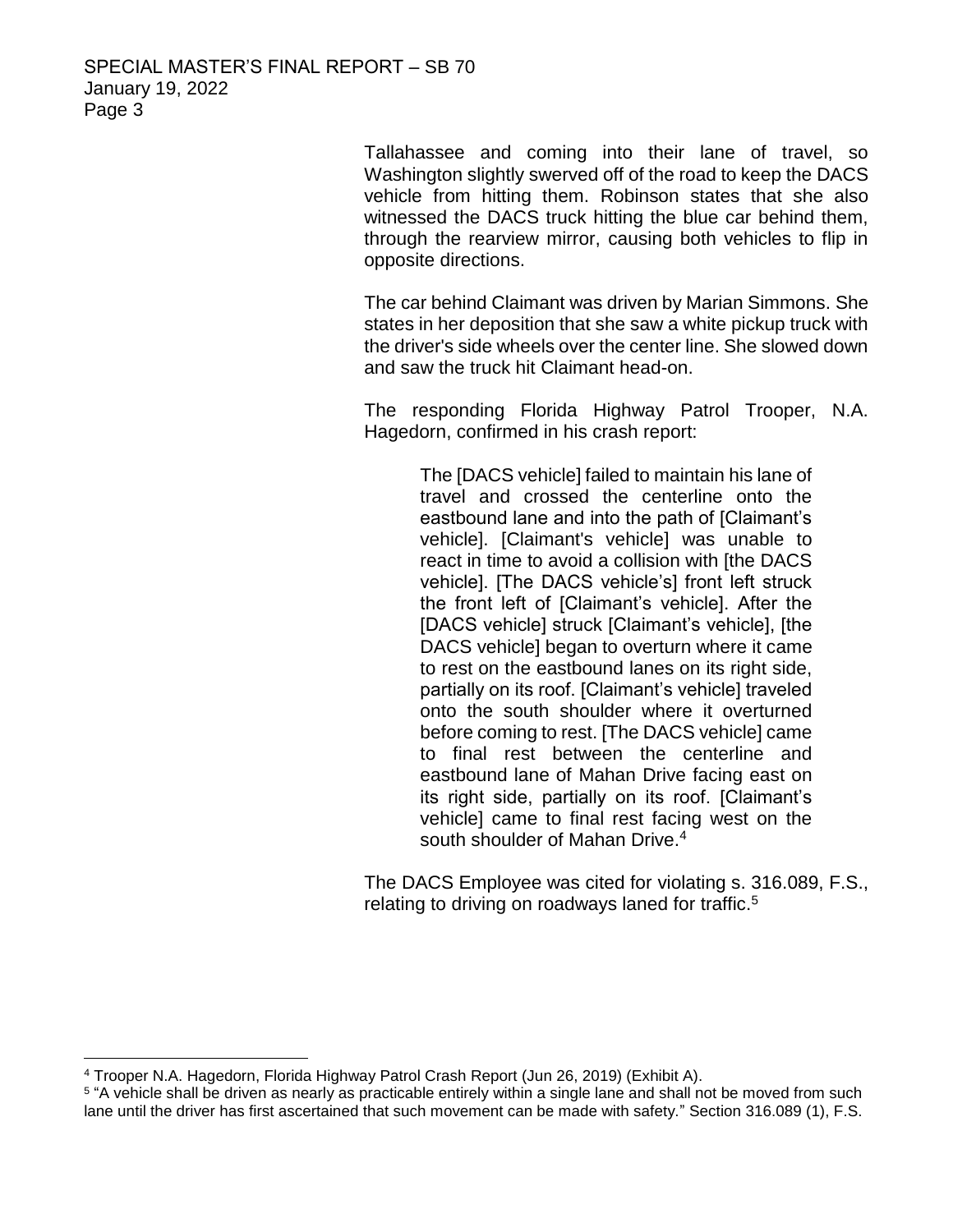#### **Crash Report Diagram**



#### **Damages**

The Leon County Emergency Medical Services records show that after the crash Claimant could not exit the vehicle and paramedics had to cut her out. She was placed in a cervical collar awaiting extrication. The windshield was compromised, the A-pillar was pushed back and the driver's door was folded. The steering wheel was against Claimant's chest and the dashboard pinned her legs. All airbags were deployed. The wreckage had to be pried back from Claimant's torso. She was extracted, and placed on a backboard, immobilized and transported to Tallahassee Memorial Hospital.

Claimant underwent multiple surgeries in the days after the collision. X-Rays compared to demonstrative medical illustrations show bone grafts, plates, cables, and screws used to repair fractures in Claimant's left arm and both femurs.

Emergency Center Records from Tallahassee Memorial hospital reflect the following medical injuries:

- acute post hemorrhagic anemia;
- left hand abrasions;
- contusions diffusely across left side of body;
- left distal skin laceration;
- right hemotympanum;
- trace left basilar pneumothorax;
- displaced comminuted fracture of shaft of radius, left arm (surgical repair);
- displaced comminuted fracture of shaft of ulna, left arm (surgical repair);
- displaced comminuted fracture of all the humeral head and neck, left arm (surgical repair);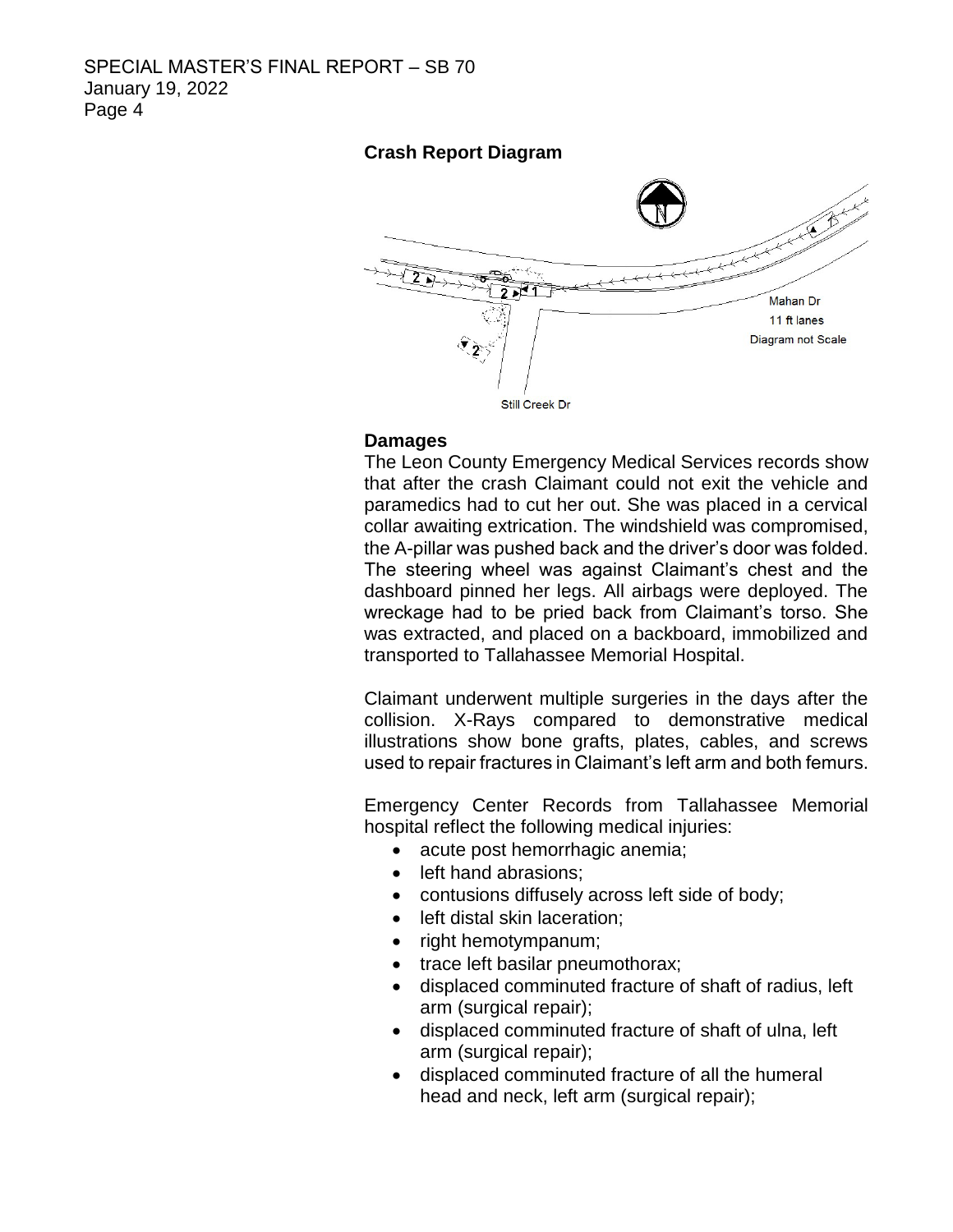- placement of external fixator, left femur (surgical repair);
- placement of external fixator, right, femur (surgical repair);
- displaced supracondylar fracture with intracondylar extension of lower end of left femur (surgical repair);
- displaced supracondylar fracture with intracondylar extension of lower end of right femur (surgical repair);
- hypomagnesemia;
- multiple displaced fractures of ribs;
- displaced left L2, L3, L4 transverse process fractures;
- traumatic pneumocephalus.

Claimant spent nine days in Tallahassee Memorial Hospital from her admittance on June 26, 2019, until her discharge on July 5, 2019. The Discharge Summary Final Report shows that Claimant was transferred to inpatient rehabilitation at Tallahassee Memorial Hospital Rehabilitation where she spent 77 days. After, she was transferred to her home and underwent 42 days of outpatient rehabilitation.

# **Medical Expenses**

A summary of Claimant's past medical expenses, detailing the provider, dates of service, and charges, reflects a total of \$676,935.36 in medical bills resulting from the collision.

A life care plan, prepared for Claimant, based on a life expectancy of 85 years, anticipates her future medical requirements to total  $$861,325.6$ 

| Ms. Catalano's Future Medical Expenses             | <b>Amount</b> |
|----------------------------------------------------|---------------|
| <b>Physician Services</b>                          | \$21,151.82   |
| <b>Routine Diagnostics</b>                         | \$11,244.62   |
| <b>Medications</b>                                 | \$146,746.40  |
| <b>Laboratory Studies</b>                          | \$11,265.76   |
| <b>Rehabilitation Services</b>                     | \$36,678.36   |
| <b>Equipment &amp; Supplies</b>                    | \$59,044.97   |
| <b>Environmental Modifications &amp; Essential</b> | \$52,800.00   |
| <b>Services</b>                                    |               |
| Nursing & Attendant Care                           | \$275,244.48  |
| <b>Acute Care Services</b>                         | \$247,149.50  |
| <b>TOTAL</b>                                       | \$861,325.91  |

 $\overline{a}$ <sup>6</sup> The *Life Care Plan* was prepared by Dr. Christopher Leber, a Physical Medicine & Rehabilitation specialist, who has practiced medicine in Florida since 1995. Dr. Leber is a Board Member of the American Academy of Physician Life Care Planners, and a member of the American Academy of Physician Life Care Planners Educational Committee.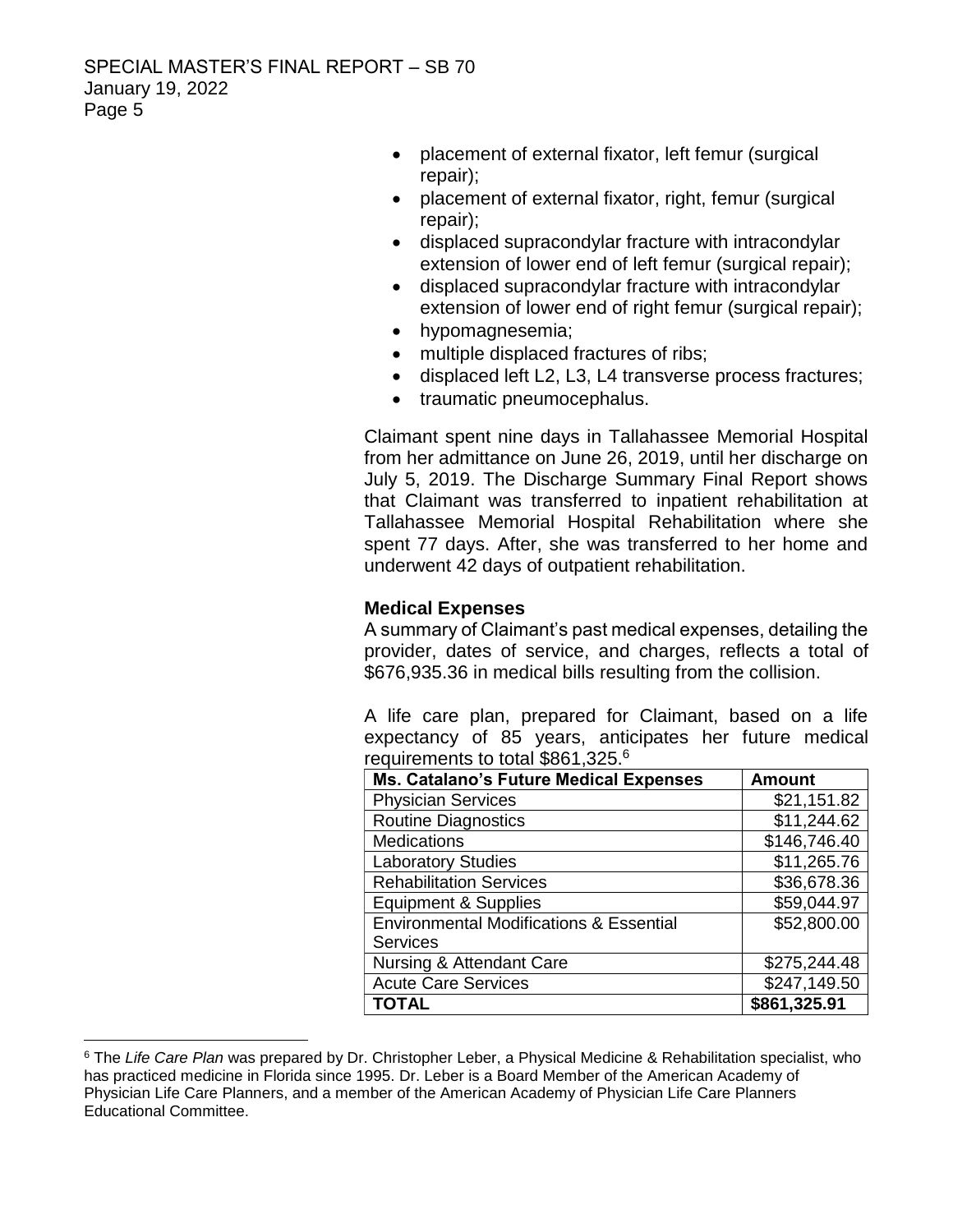$\overline{a}$ 

#### **Lost Wages**

Due to her life altering injuries, Claimant can no longer perform her job as a nurse and was discharged from her employment with Tallahassee Memorial Hospital.

An economic loss report,<sup>7</sup> prepared for Claimant, based on her life expectancy at the time of the accident of 84.74 years, calculate Claimant's loss of earnings and benefits to be \$669,363.<sup>8</sup> Her loss of household production is calculated to be \$211,615.<sup>9</sup>

#### **Loss of Enjoyment of Life; and Pain and Suffering**

Before the collision, Claimant was a member of the Tallahassee Memorial Hospital team where she worked as an emergency room nurse. She lived an active lifestyle and enjoyed deep sea fishing, hunting, hiking, fishing, and gardening with her family.

Since the collision, Claimant has pain on a daily basis. She can no longer walk normally. She is limited to standing for about fifteen to twenty minutes before needing to sit. She uses a cane when she walks. She mostly uses a wheelchair at home. Her right arm no longer straightens out and she cannot raise it above her head. As a result, she has cut her hair short since she can no longer brush it herself. She periodically suffers from incontinence and depression.

Claimant can no longer perform basic functions required of a nurse such as kneeling; performing CPR; lifting, pulling and turning patients; or pushing stretchers and wheelchairs. As a result, she cannot serve as a nurse or personally perform such functions for her loved ones when they are in need. During her recovery, Claimant's partner of over 30 years fell ill and had to be put into hospice care. Similarly, Claimant's father was placed into hospice care just days before the special

<sup>7</sup> The Economic Loss Report was prepared by Benjamin S. Shippen, Ph.D., of Secretariat Economists, who has a Ph.D. in Economics. Mr. Shippen has worked as an economic consultant and expert witness in statistical analysis of employment practices since 2000.

<sup>&</sup>lt;sup>8</sup> Claimant briefly worked in a temporary OPS position with the State of Florida Department of Health in Leon County from August 12, 2020 to June 30, 2021. This position paid \$25 an hour. The earnings from this position partially mitigated the earnings loss.

<sup>&</sup>lt;sup>9</sup> The Economic Loss Report estimates that Claimant will be unable to perform 694 hours of household production per year that she would have otherwise performed herself.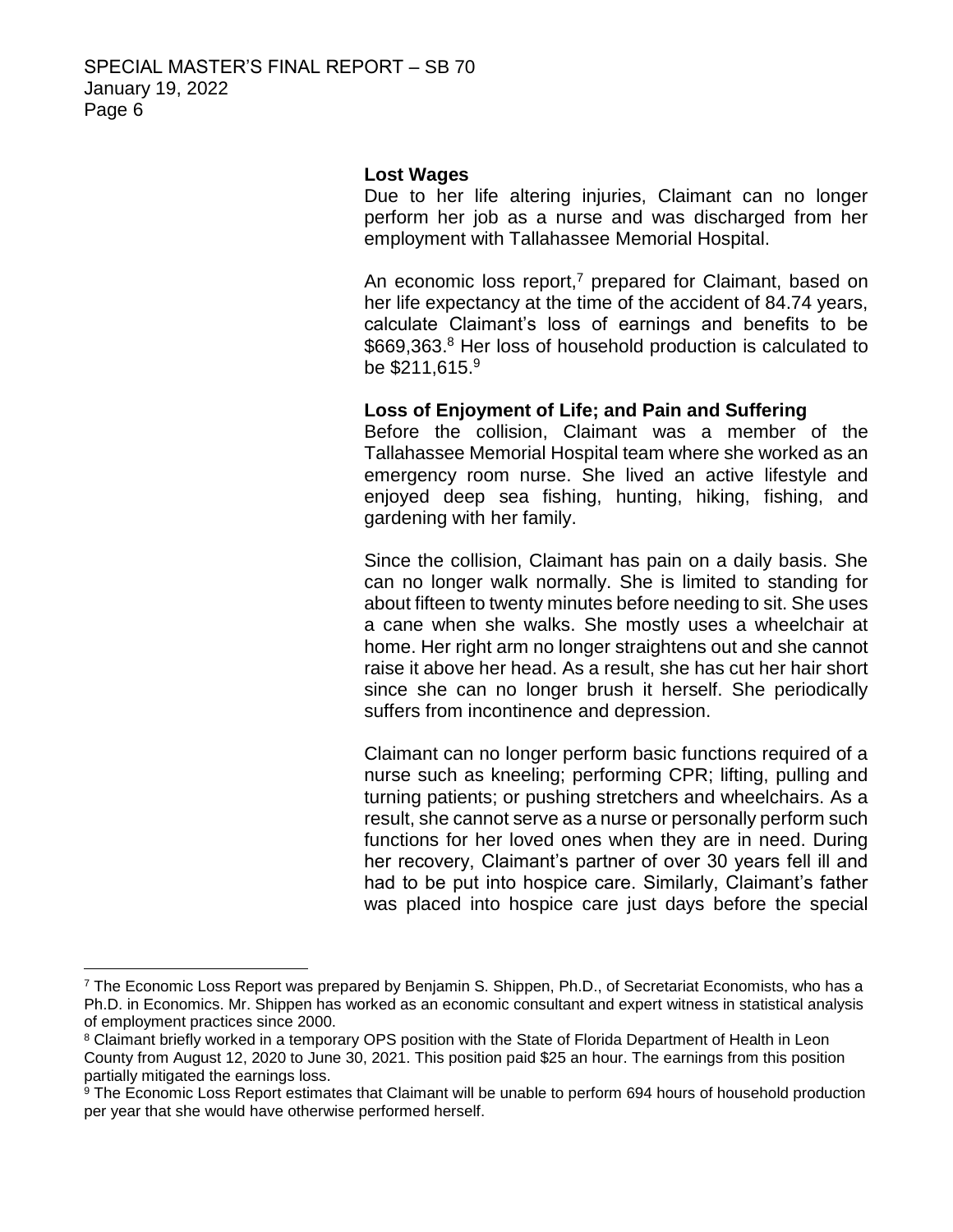master hearing. Claimant otherwise would have performed these functions herself.

#### LITIGATION HISTORY: **Litigation and Settlement**

On July 10, 2020, Claimant filed suit in the Second Judicial Circuit, in and for Leon County. On July 15, 2021, the parties completed mediation in the matter and reached an agreement.

On July 16, 2021, the parties entered into a settlement agreement. DACS agreed to have the Florida Division of Risk Management pay the \$200,000 statutory cap prescribed by section 768.28, Florida Statutes, and to support a claim bill for the excess amount of \$3,175,000.

On August 6, 2021, the Division of Risk Management paid \$200,000 to Claimant's attorney which was disbursed as follows:

- Claimant's attorney's fees: \$50,000 (25 percent);
- Claimant's attorney's fees deferred on the uninsured motorist settlement: \$2,500;<sup>10</sup>
- Costs advanced: \$23,494.50;<sup>11</sup>
- Medical care providers: \$25,488.57;
- Claimant: \$98,516.93.

CLAIM BILL HEARING: On December 8, 2021, a half-day virtual hearing was held

before the House and Senate special masters.

Both parties stipulated to all of the exhibits submitted into evidence. It was made clear that both parties fully cooperated throughout the entire matter and responded to all requests for documentation.

# **Claimant's Case-in-Chief**

Claimant's mother, Loretta Catalano; Claimant's son, Tony Grimes; Claimant's neighbor, Dr. David Greene; and Claimant's former colleague and nurse, Rebecca Berhalter provided live testimony via WebEx.<sup>12</sup> The parties gave

<sup>10</sup> Reduced from 33.33 percent (\$3,333.33) to 25 percent.

<sup>11</sup> Claimant's Settlement Statement, signed on October 8, 2021, reflects that that the total costs advanced equal \$46,988.99, of which \$23,494.49 are deferred.

<sup>&</sup>lt;sup>12</sup> All witnesses who provided live testimony at the Special Master Hearing are also included in a documentary produced by Claimant detailing the events and depicting the impact of the collision on Claimant's life (Exhibit Z6).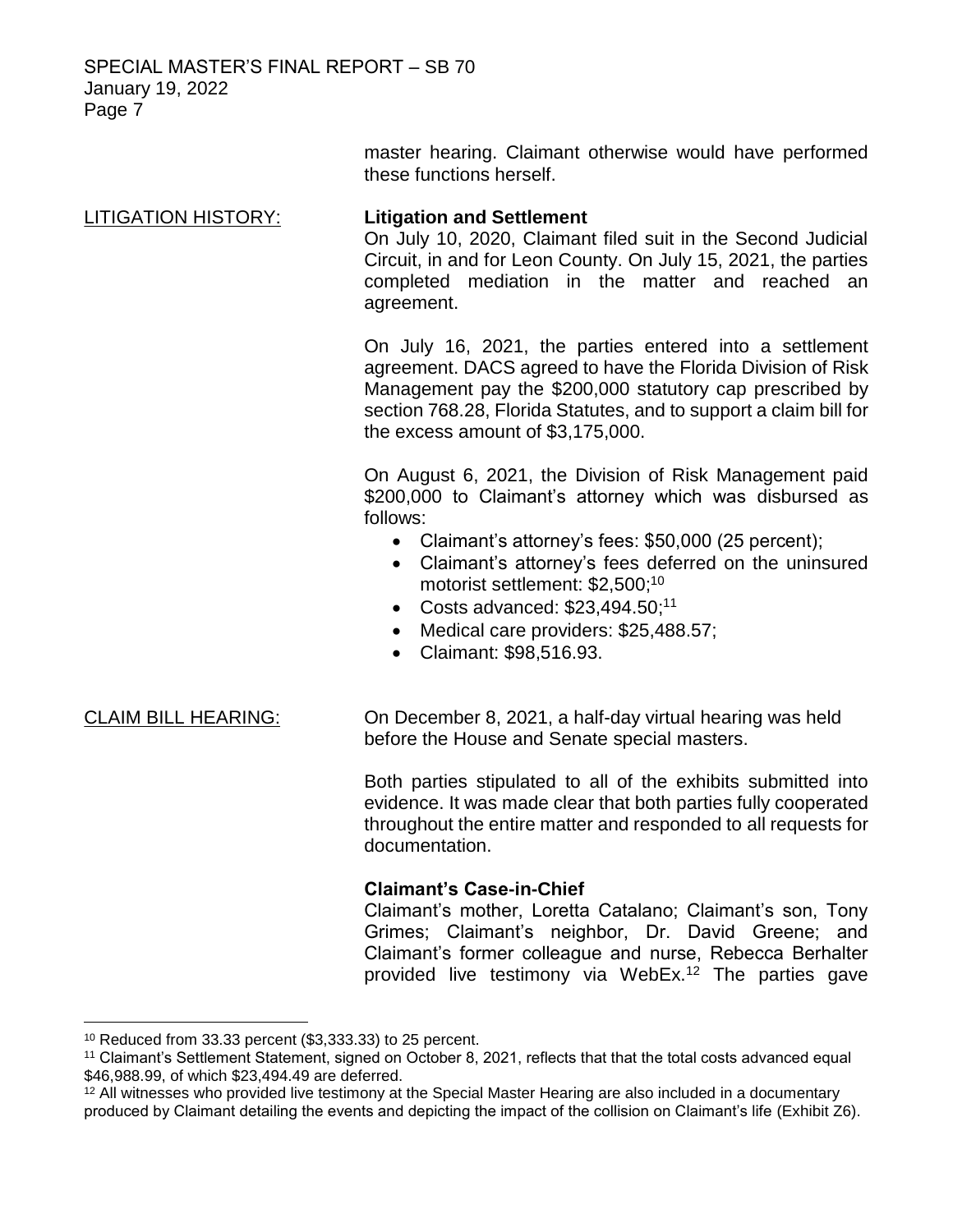> testimony that spoke to Claimant's life before and after the collision.

> Claimant also testified as to the day of the accident, the collision, her quality of life before and after the event, injuries, and recovery.

#### **Respondent's Case-in-Chief**

DACS did not admit liability but waived its case-in-chief. Therefore, the respondent did not present or contest any evidence, theories, or arguments at the hearing.

Counsel for DACS asked one clarifying question as to whether Claimant was on the phone with her partner at the time of the accident. Claimant admitted she was on the phone and reiterated that she was hands-free and utilizing the OnStar feature on her vehicle.

When questioned as to the whereabouts and condition of the DACS employee who was driving the vehicle, both counsel for Claimant and counsel for DACS explained that Burthe had passed away as a result of the accident. Counsel for DACS could not confirm whether an investigation was conducted. It is unknown what caused the DACS employee to drift out of his lane and into Claimant's lane.

CONCLUSIONS OF LAW: Section 768.28, Florida Statutes, waives sovereign immunity for tort liability for a claim or judgment by one person up to \$200,000. Sums exceeding this amount are payable by the State through further act of the Legislature.

> Regardless of any jury verdict or settlement, claim bills are reviewed de novo when assigned to a special master, and each element of negligence must be found within the evidence.

#### **Negligence**

Florida jury instructions define negligence as "the failure to use reasonable care, which is the care that a reasonably careful person would use under like circumstances;"<sup>13</sup> and "a legal cause of loss, injury or damage if it directly and in natural and continuous sequence produces or contributes

<sup>&</sup>lt;sup>13</sup> Florida Civil Jury Instructions, 401.4 - Negligence.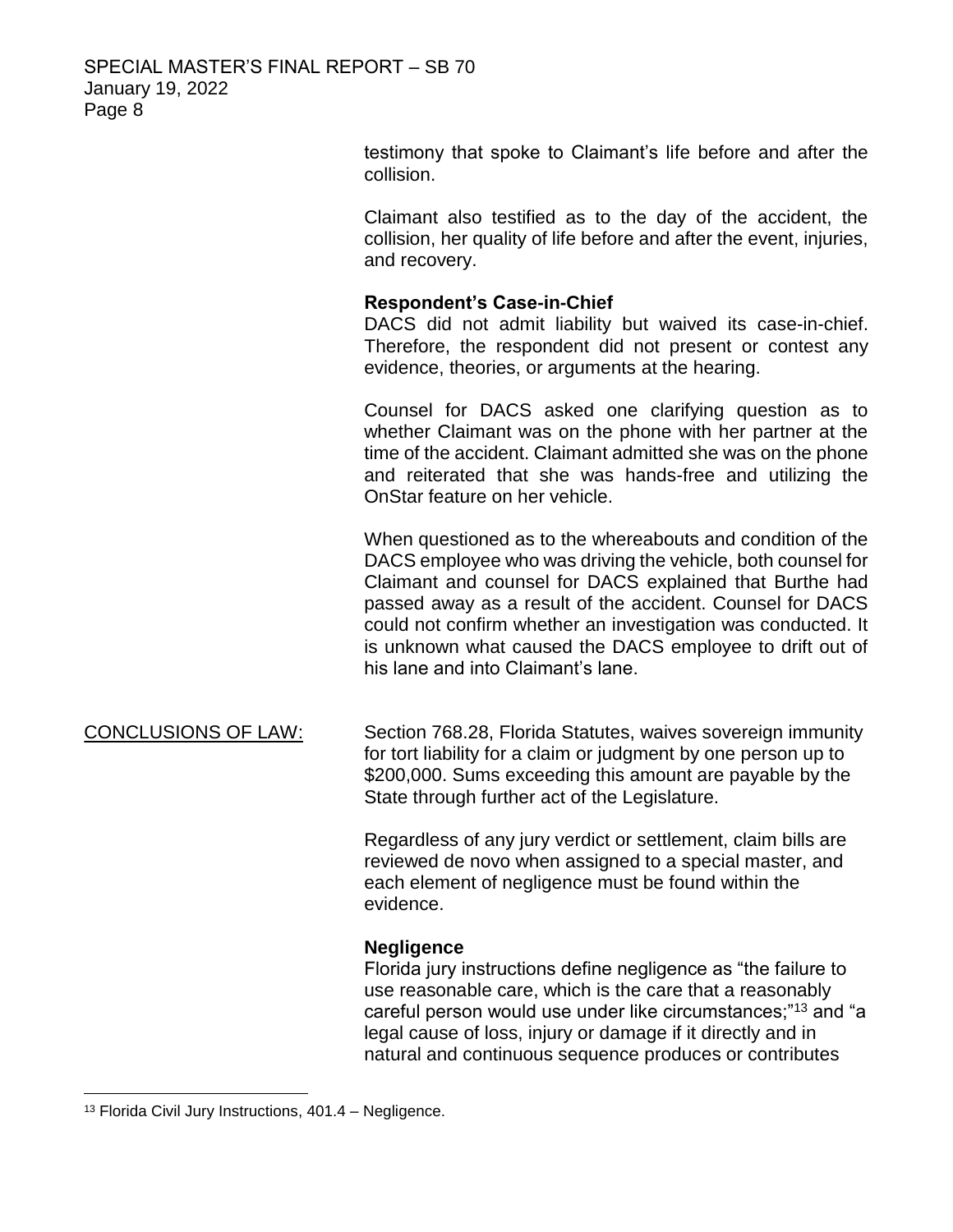substantially to producing such loss, injury or damage, so that it can reasonably be said that, but for the negligence, the loss, injury or damage would not have occurred."<sup>14</sup>

There are four elements to a negligence claim: (1) duty – where the defendant has a legal obligation to protect others against unreasonable risks; (2) breach – which occurs when the defendant has failed to conform to the required standard of conduct; (3) causation – where the defendant's conduct is foreseeably and substantially the cause of the resulting damages; and (4) damages  $-$  actual harm.<sup>15</sup>

# **Vicarious Liability**

"An agent is a person who is employed to act for another, and whose actions are controlled by his employer. An employer is responsible for the negligence of its agent if such negligence occurs while the agent is performing services which he was employed to perform."<sup>16</sup>

Vicarious liability for the acts of the DACS employee is undisputed and admitted by DACS. The vehicle that collided with Claimant was owned and registered to the Florida Department of Agriculture and Consumer Services. The signed and notarized affidavit by Joey Hicks, the Administrator for DACS, admits that at the time of the collision Burthe was employed by DACS, was operating the DACS vehicle with express permission, his actions were controlled by DACS, and that he was in the course and scope of his employment with DACS. Therefore, DACS is vicariously liable for the collision.<sup>17</sup>

# **Duty**

The operator of a motor vehicle has a duty to use reasonable care, in light of the attendant circumstances, to prevent injury to persons within the vehicle's path.<sup>18</sup> The DACS employee had a statutory duty, under section 316.089, Florida Statutes., to maintain his lane. This duty required the DACS employee to drive the vehicle "as nearly as practicable entirely within a single lane." The

<sup>14</sup> Florida Civil Jury Instructions, 401.12(a) - Legal Cause, Generally.

<sup>15</sup> Williams v. Davis, 974 So.2d 1052, at 1056-1057 (Fla. 2007).

<sup>16</sup> Florida Civil Jury Instructions, 401.12(a) - 401.14(b)(1) Vicarious Liability – Agency, Master and Servant.

<sup>17</sup> *See* Florida Civil Jury Instructions, 401.14(a) - Preliminary Issues — Vicarious Liability - Owner, Lessee, or Bailee of Vehicle Driven by Another.

<sup>18</sup> Gowdy v. Bell, 993 So. 2d 585, 586 (Fla. 1st DCA 2008).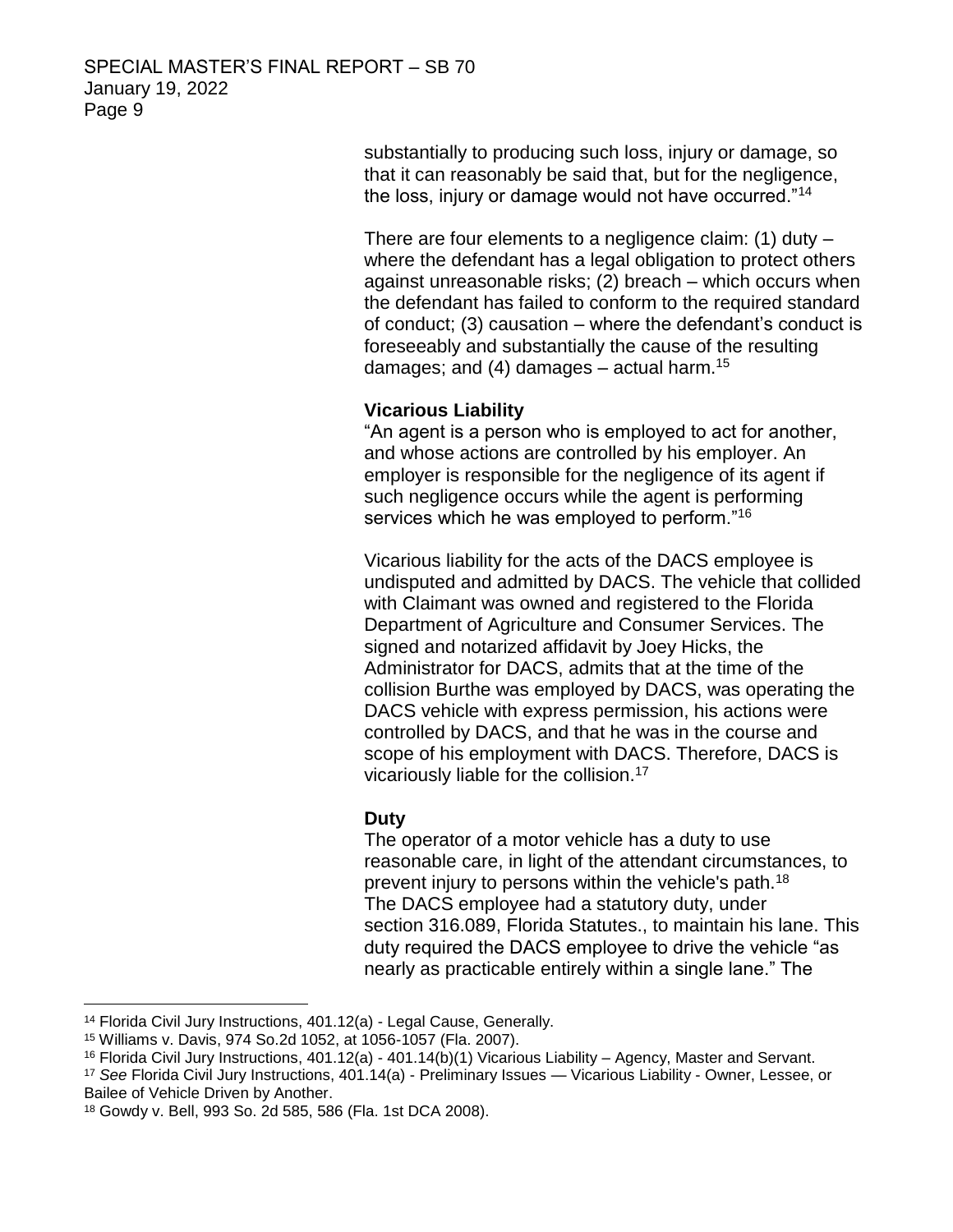statute further requires that a driver not move from their lane until after they have ascertained that this movement can be made safely.<sup>19</sup>

### **Breach**

As the evidence demonstrates, the DACS employee violated section 316.089, Florida Statutes, and breached the required standard of care when he drifted out of his lane and into Claimant's oncoming lane of travel. With at least three vehicles traveling in the oncoming lane of traffic, it was clearly not safe for the DACS employee to move from his lane of travel.

# **Causation**

Negligence is "a legal cause of loss, injury or damage if it directly and in natural and continuous sequence produces or contributes substantially to producing such loss, injury or damage, so that it can reasonably be said that, but for the negligence, the loss, injury or damage would not have occurred."<sup>20</sup>

The DACS employee's negligence is the legal cause of Claimant's loss, injury, and damages. The collision and Claimant's damages are a reasonably foreseeable result in the sequence of events caused by the head-on collision, at a speed over 60 miles per hour, which was unavoidable even with Claimant's ability to reduce her velocity. A collision was a foreseeable outcome from the risk produced by the DACS employee's failure to maintain his lane; and but for the DACS employee's failure to maintain his lane, the accident would not have occurred.

Comparative negligence was not a defense raised during the special master hearing, nor does the undersigned find any evidence of comparative negligence in the record. Although Claimant was on the phone at the time of the collision, she was hands free and still managed to reduce her speed, which likely minimized the impact of the collision.

#### **Damages**

| Lost earnings and benefits   | \$669,363 |  |
|------------------------------|-----------|--|
| Loss of household production | \$211,615 |  |
| Life care plan value         | \$861,325 |  |

<sup>19</sup> Section 316.089(1), F.S.

<sup>20</sup> Florida Civil Jury Instructions, 401.12(a) - Legal Cause, Generally.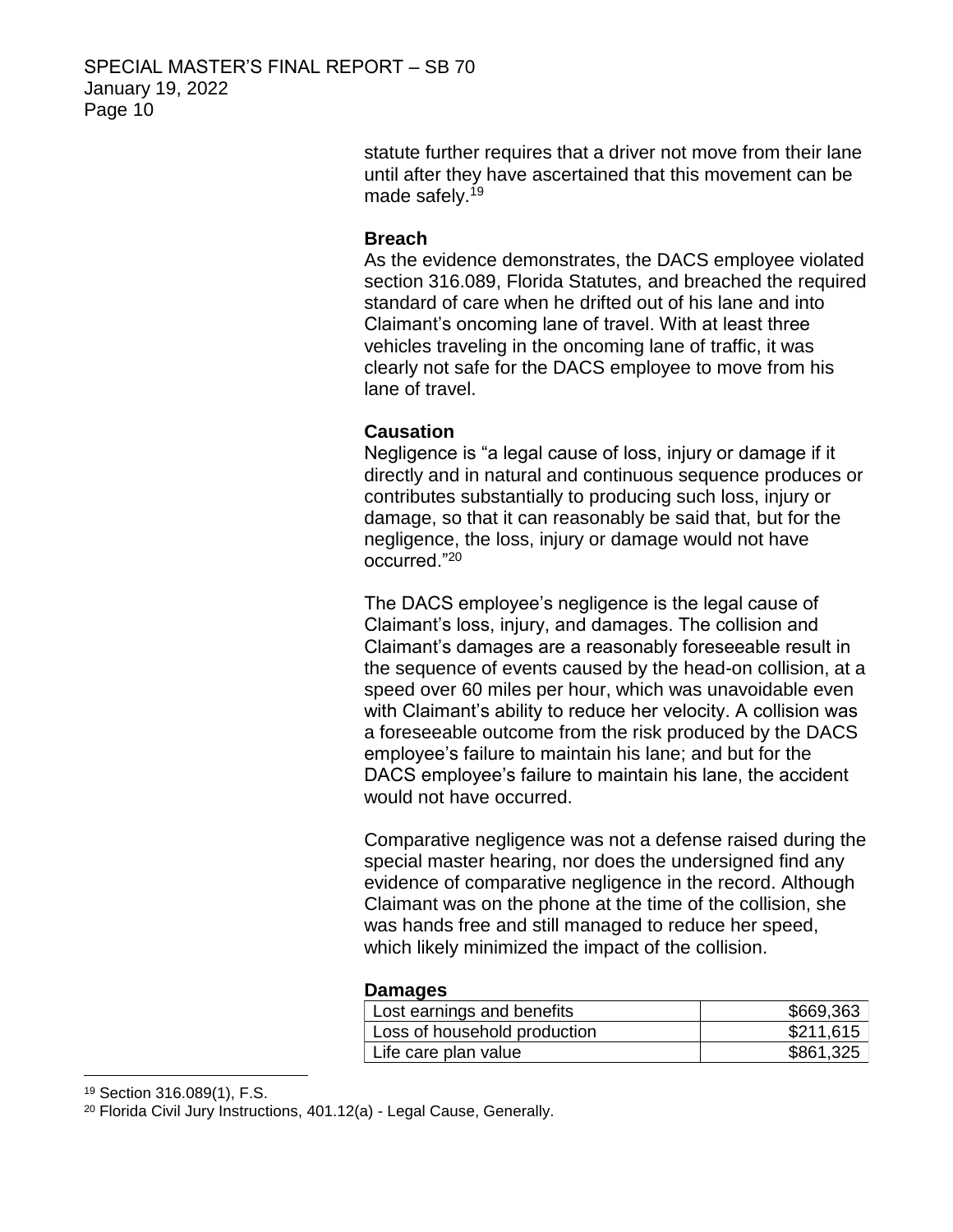|                         | including past medical bills)                                                                                                                                                                                                                                                                                                                                                                                                                                                                                                                                            |             |  |
|-------------------------|--------------------------------------------------------------------------------------------------------------------------------------------------------------------------------------------------------------------------------------------------------------------------------------------------------------------------------------------------------------------------------------------------------------------------------------------------------------------------------------------------------------------------------------------------------------------------|-------------|--|
|                         | <b>TOTAL</b>                                                                                                                                                                                                                                                                                                                                                                                                                                                                                                                                                             | \$2,623,181 |  |
| CONCLUSION:             | Claimant has demonstrated negligence by the DACS<br>employee and vicarious liability of DACS for the employee's<br>negligence. A reasonably careful driver traveling down a<br>two-lane road would maintain their lane, so as to not drift into<br>the other lane with oncoming traffic. Under these facts, it can<br>reasonably be said that but for the DACS employee drifting<br>out of his lane, the collision would not have occurred, and<br>Claimant would not have experienced the loss, injury, and<br>damages that are detailed in the findings of fact above. |             |  |
|                         | The damages sought in this bill, \$3,175,000, are reasonable<br>given the outcome of the accident and Claimant's pain,<br>suffering, loss of enjoyment of life, medical bills, lost wages,<br>85 year life expectancy, and future medical needs which are<br>still developing.                                                                                                                                                                                                                                                                                           |             |  |
| ATTORNEY FEES:          | Section 768.28(8), Florida Statutes, limits a claimant's<br>attorney fees to 25 percent of any judgment or settlement.<br>Claimant's attorney has agreed to this limit and included<br>related lobbying fees within the limit, as follows:<br>Attorney fees: 20 percent (\$635,000); and<br>Lobbyist fees: 5 percent (\$158,750).                                                                                                                                                                                                                                        |             |  |
| <b>RECOMMENDATIONS:</b> | Based upon the foregoing, the undersigned recommends<br>that SB 70 be reported FAVORABLY.                                                                                                                                                                                                                                                                                                                                                                                                                                                                                |             |  |
|                         | Respectfully submitted,                                                                                                                                                                                                                                                                                                                                                                                                                                                                                                                                                  |             |  |

Past and present economic loses (not

\$1,742,203

Shirley Sharon Senate Special Master

cc: Secretary of the Senate